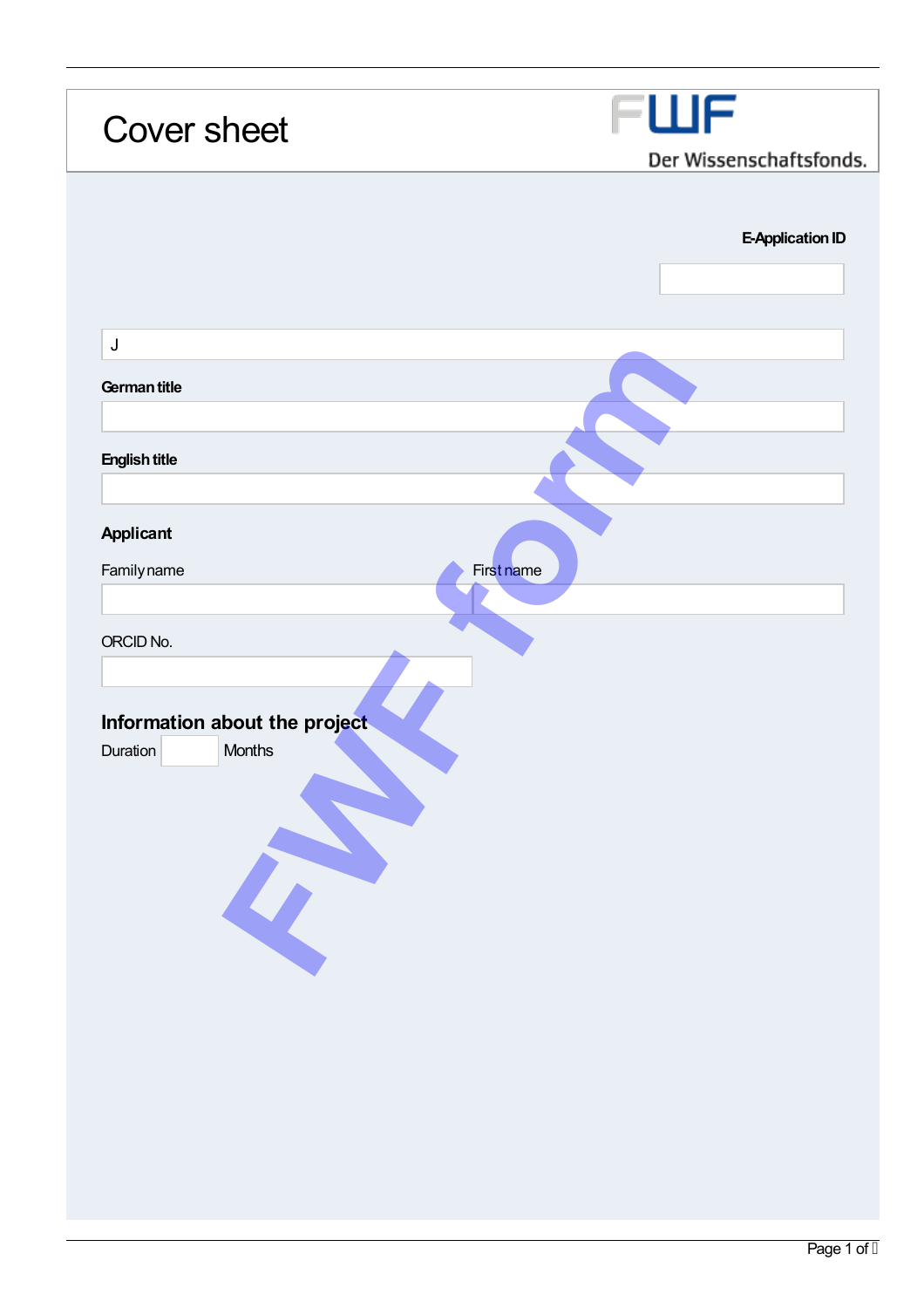## Affirmation of applicant

I shall inform the FWF if I request support for this project from the FWF or from other organizations, or if additional support is granted. The FWF must be immediately informed of substantial changes of the project's general setting as described in the application, e.g. change of research institution.

I certify with my signature that the information provided herein is accurate and complete. I also confirm that all co-authors named in the attachment are familiar with the application's contents and that they agree with them.

The FWF is entitled to process all project-related data by computer, to publish excerpts of them in annual reports and to pass them on to third parties in anonymous form for statistical purposes or purposes relating to science politics.

The applicant is responsible for informing all project workers named in the application that their personnel data will be stored and processed by computer and that the FWF will not pass the information on to third parties unless there is a legal requirement for it to do so or if the passing on of these data is not covered by the approval given below. **Franchise Sponsible for informing all project workers named in the application that processed by computer and that the FWF will not pass the information cogal requirement for it to do so or if the passing on of these data** 

The applicant gives his/her consent that in case a (co-)financing by other funding institutions is possible (in particular through Austria's federal states or other European funding institutions) all data related to the application as well as the outcome of the evaluation process might be passed on to these funding institutions.

The applicant gives his/her consent that the FWF will inform his/her research Institution about the decision concerning the application under consideration.

The applicant is authorised to withdraw her/his affirmation any time by a written request to the FWF. In case an affirmation to pass on project related data to third parts is withdrawn the FWF will as soon as the withdrawal is received stop forwarding project related data that may not be passed on without specific consent to third parts.

The applicant gives his/her consent that in the event that funding is granted, the German and English summaries of the application as well as the amout of the funds granted and subsequently the summaries of the final project report will be published on the FWF's web site.

Place, Date Signature of applicant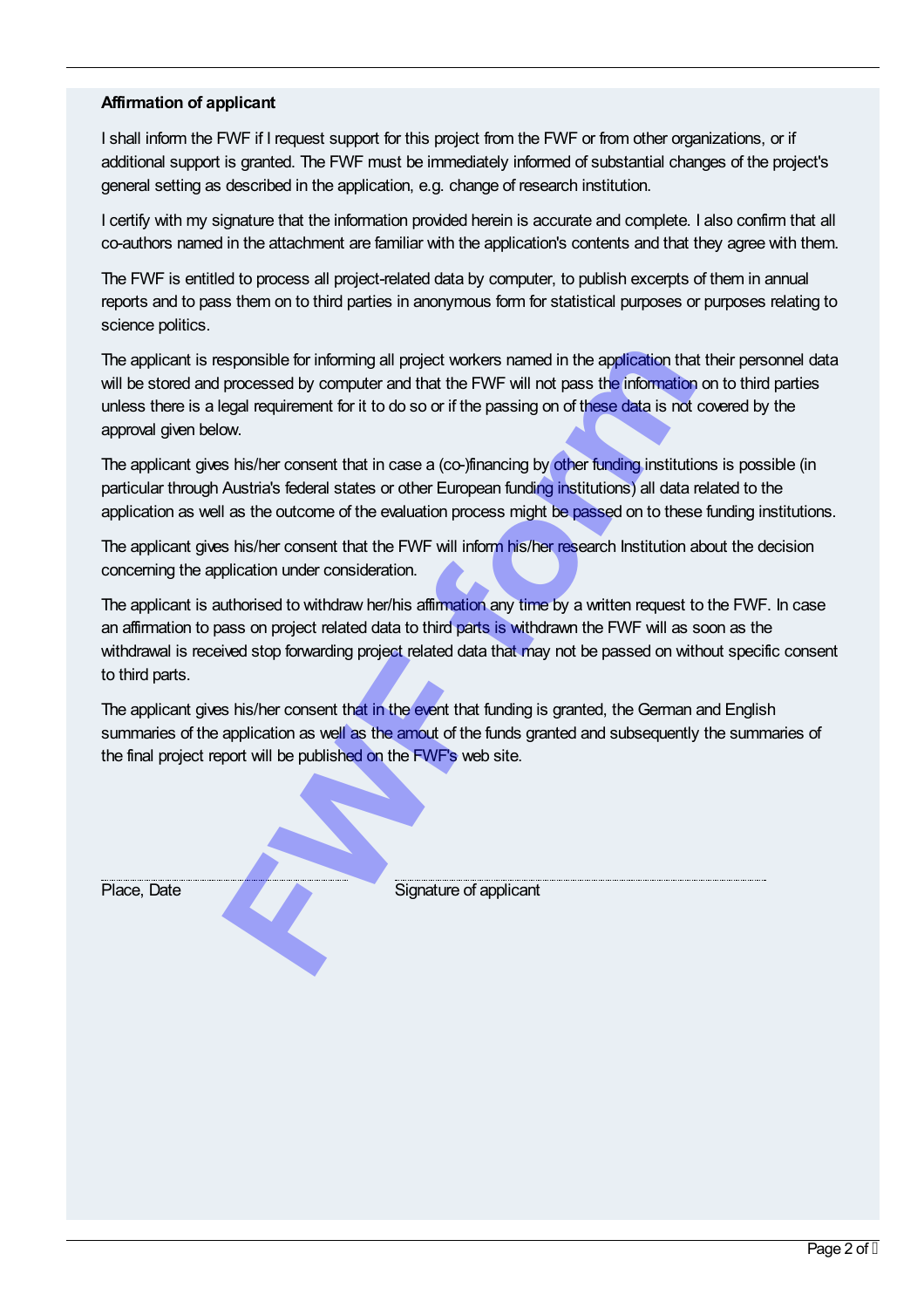| I confirm that according to the rules of the institution and/or country in which the intended research project will |
|---------------------------------------------------------------------------------------------------------------------|
| be carried out specific permits and approvals for conducting the project applied for                                |

 $\square$  are not required

 $\Box$  are required and the necessary permits and approvals will be obtained before the research project is started, and that all ethical rules are respected.

| Place, Date                                      | Signature of applicant |
|--------------------------------------------------|------------------------|
|                                                  |                        |
| Host of the proposed research institution abroad |                        |
| Familyname                                       | First name             |
|                                                  |                        |
|                                                  |                        |
| <b>Research institution abroad</b>               |                        |
| Name of research institution                     |                        |
|                                                  |                        |
| Institute/Clinic                                 |                        |
|                                                  |                        |
| Department                                       |                        |
|                                                  |                        |
|                                                  |                        |
| <b>Address of research institution</b>           |                        |
| Street/nr.                                       |                        |
|                                                  |                        |
| City<br>Postcode                                 |                        |
|                                                  |                        |
|                                                  |                        |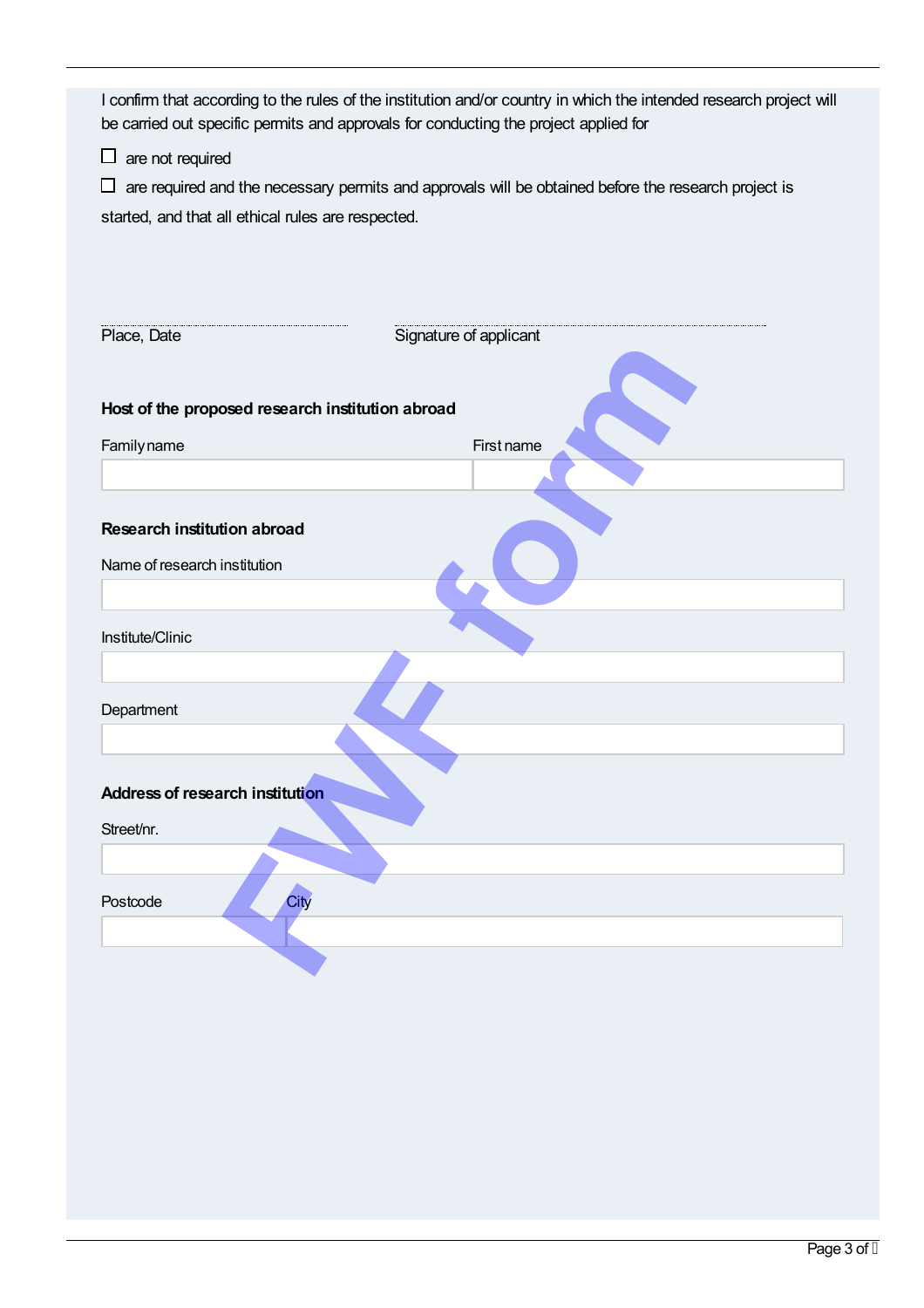## Declaration by the Host

I declare that

if awarded with an Erwin Schroedinger Fellowship enjoys during his/her fellowship the same standards of safety and occupational health as those awarded to local researchers holding a similar position.

that he/she has throughout the period covered by the Erwin Schroedinger Fellowship access to the means, including the infrastructure, equipment and products, for carrying out his/her research project.

that the person working on the project described in the present application has the right to publish in his/her own name scientific works resulting from the project. Restrictions can be made only in relation to the timing of publication, to avoid prejudicing the novelty of the results. In any case, publication may take place three months after communication of the results to the research institution. If the host institution elects to take up the results, this period is extended until the results have been adequately protected. The host institution is required to request such protection without culpable delay.

that according to the rules of our institution and/or country specific permits and approvals to carry out the intended research project (please fill out):

 $\Box$  are required, and that the ethical rules are respected and the necessary permits and approvals are going to be obtained.

| publication, to avoid prejudicing the novelty of the results. In any case, publication may take place the<br>months after communication of the results to the research institution. If the host institution elects to t<br>the results, this period is extended until the results have been adequately protected. The host institut<br>required to request such protection without culpable delay. |
|----------------------------------------------------------------------------------------------------------------------------------------------------------------------------------------------------------------------------------------------------------------------------------------------------------------------------------------------------------------------------------------------------|
| that according to the rules of our institution and/or country specific permits and approvals to carry ou<br>intended research project (please fill out):                                                                                                                                                                                                                                           |
| are not required.                                                                                                                                                                                                                                                                                                                                                                                  |
| are required, and that the ethical rules are respected and the necessary permits and approvals are                                                                                                                                                                                                                                                                                                 |
| be obtained.                                                                                                                                                                                                                                                                                                                                                                                       |
| Place, Date<br>Signature                                                                                                                                                                                                                                                                                                                                                                           |
|                                                                                                                                                                                                                                                                                                                                                                                                    |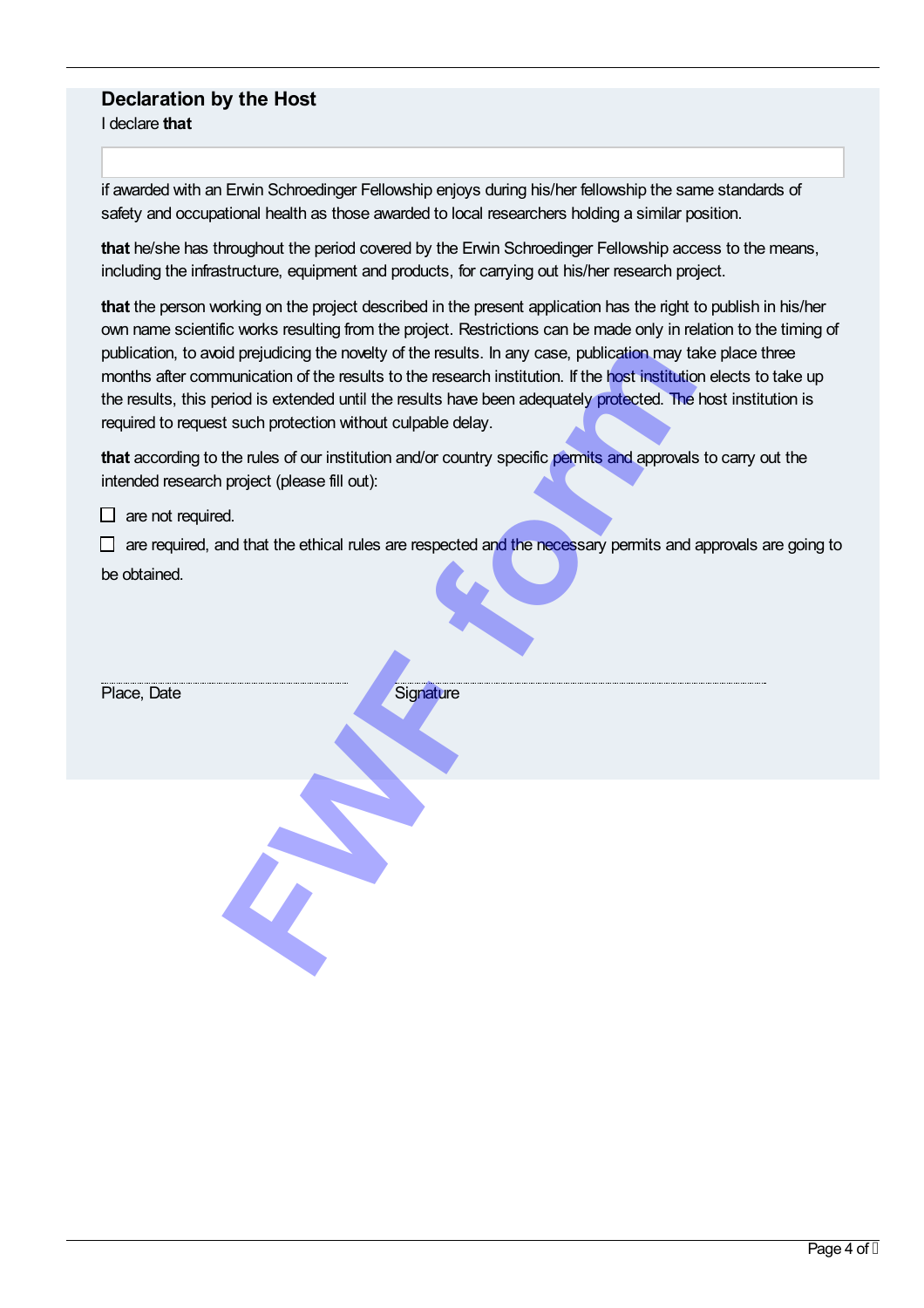| The return phase is applied for following duration                         |  |  |  |  |
|----------------------------------------------------------------------------|--|--|--|--|
| Months                                                                     |  |  |  |  |
| Austrian research institution where the return-phase should be carried out |  |  |  |  |
| Name of research institution                                               |  |  |  |  |
|                                                                            |  |  |  |  |
| Institute/Clinic                                                           |  |  |  |  |
| Department                                                                 |  |  |  |  |
|                                                                            |  |  |  |  |
| <b>Address of research institution</b>                                     |  |  |  |  |
| Street/nr.                                                                 |  |  |  |  |
|                                                                            |  |  |  |  |
| Postcode<br>City                                                           |  |  |  |  |
|                                                                            |  |  |  |  |
|                                                                            |  |  |  |  |
|                                                                            |  |  |  |  |
|                                                                            |  |  |  |  |
|                                                                            |  |  |  |  |
|                                                                            |  |  |  |  |
|                                                                            |  |  |  |  |
|                                                                            |  |  |  |  |
|                                                                            |  |  |  |  |
|                                                                            |  |  |  |  |
|                                                                            |  |  |  |  |
|                                                                            |  |  |  |  |
|                                                                            |  |  |  |  |
|                                                                            |  |  |  |  |
|                                                                            |  |  |  |  |